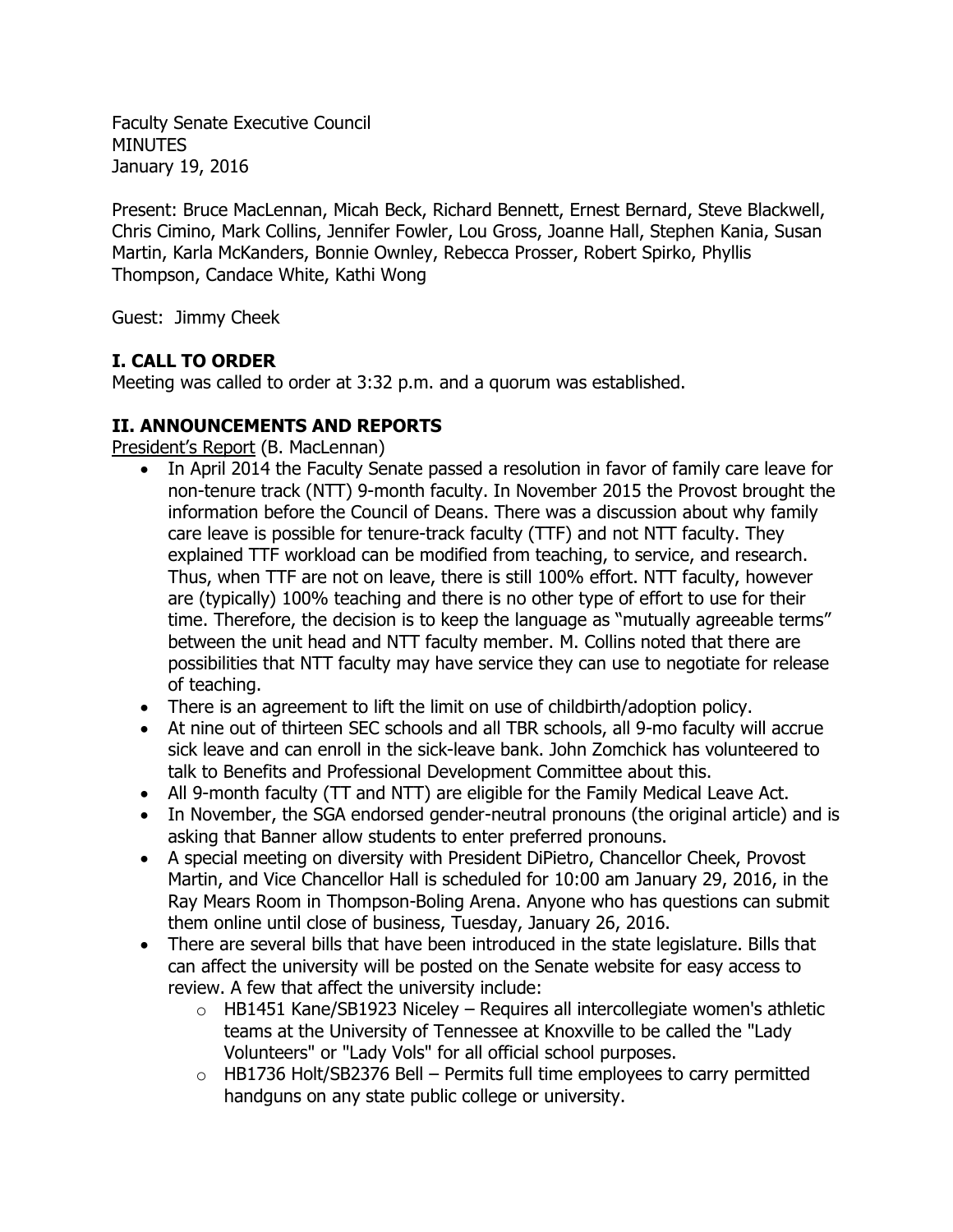- $\circ$  HB1696 Brooks/SB1762 Briggs Requires UT BoT to appoint CEOs of institutions upon recommendation of the president of the system.
- $\circ$  SB1483 Green/HB1748 Matheny Permits handgun carriers w/o permits to carry same places as permit holders.
- $\circ$  HB1644 Goins/SB1559 Bell Requires chief admin officer of a private school to implement policy either permitting or prohibiting permitted carriers from carrying on the grounds or buildings of a private K-12 school or private university.

## Chancellor's Report (J. Cheek)

- The deadline for introduction of legislative bills is approaching. Although there was a previous plan for discussion between systems funding, TBR funding, and diversity and inclusion activities, however a recommendation was made for a committee to study the issue. Speaker of the House, Beth Harwell, agreed to the request. A committee has not yet been formed.
- In addition to Diversity there are other initiatives:
	- $\circ$  Inclusion Initiatives.
	- $\circ$  Civility Initiatives.
	- o Other reports from other colleges.
	- o Report would be due March 30, 2016, to the House and the Senate.
- In response to an earlier question about what senators can do to help, suggestions were to encourage faculty to get actively involved, to think about what to say to legislative committees, and to have some members from the Faculty Senate, students, and alumni attend legislative sessions. J. Cheek will also be meeting with students and staff.
- We are waiting for the Governor's State of the State Address. J. Cheek hopes the governor will fund raises.
- C. White asked if there was a reason for creating an Associate Vice Chancellor for Public Safety Administration position. J. Cheek noted that there was an increase in Mr. Lane's responsibilities and this move did not increase the number of administrators. He further explained that Mr. Lane is the central point of contact when it comes to safety and the police department. C. Cimino stated that this move really had to do with creating a better alignment with responsibilities.
- L. Gross suggested providing studies on benefits of diversity outcomes showing more success. He also asked what studies are available for major companies in TN, in terms of the BoT, and alignment with the businesses' policies in the state (e.g. increases in productivity and creativity). J. Hall stated that committee members serving on STRIDE uses data on diversity and has identified studies that show the benefits. J. Cheek added that a businessperson from Pepsi Company once said that UT needs more diversity.

## Provost's Report (S. Martin)

 Currently the search committee is preparing to interview candidates for the Dean of the Graduate School position. S. Martin requests participation and asks for people to share feedback using the online link or sharing information with her personally.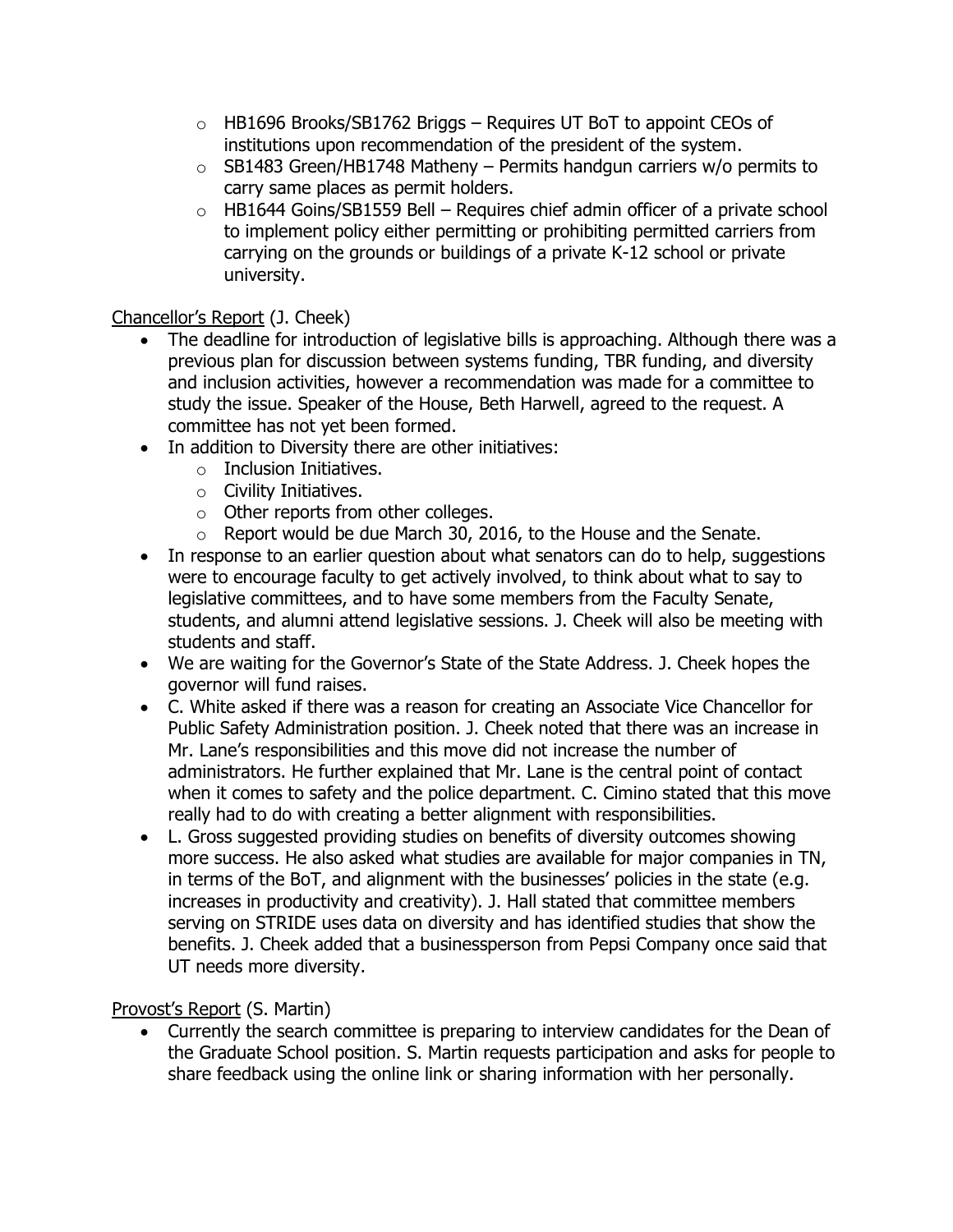- The Vol 20/20 process is moving forward and is on track to go to the BoT meeting this spring. During the constituent process of gathering data, 1,400 individuals participated from across campus. She extended her thanks to everyone. L. Gross asked about access to the finalized version and S. Martin said the report is not yet been finalized. On February 15, 2016, the report goes to committee for final approval and sign-off. It will then go through the process of iteration to get it ready to go to the Board. She does not mind the Executive Council viewing the report. L. Gross and B. MacLennan asked for the document to be forwarded.
- J. Fowler asked about the status of SAIS and S. Martin said she has a meeting with the head of the committee tomorrow.

### **III. APPROVAL OF MINUTES**

E. Bernard moved to approve the Executive Council meeting minutes of November 2, 2015 [\(http://senate.utk.edu/archives/senate-reports-minutes-publications-2015-2016\)](http://senate.utk.edu/archives/senate-reports-minutes-publications-2015-2016). L. Gross seconded the motion, and the minutes were approved.

### **IV. UNFINISHED BUSINESS**

None.

## **V. REPORTS OF STANDING COMMITTEES**

Appeals Committee (R. Prosser) No report.

Athletics Committee (D. Kopsell) Absent- No report

Benefits & Professional Development Committee (M. Beck) No report.

Budget & Planning Committee (L. Gross)

- The Budget and Planning Committee has begun meeting with the Vice Chancellors regarding policies and budgeting. They are planning to meet with Taylor Eighmy (VP for Research and Engagement), Dave Hart (Director of Athletics) and Provost S. Martin.
- The committee has requested data for a faculty salary analysis. L. Gross is currently writing the IRB application so there is approval to obtain and analyze the data.
- The committee will hold an informal forum of the budget on February 15, 3:30-5:00.

Nominations and Appointments Committee (B. Ownley)

- Donald Cunningham is providing information to assist with determining how many senators need to be elected.
- Space Institute did not hold elections this year. They wrote their own bylaws and there is now work underway to assure that their bylaws are consistent with those of the Faculty Senate.
- B. MacLennan asked the Executive Council to begin thinking of nominees for President-elect. Suggestions should be sent to B. Ownley.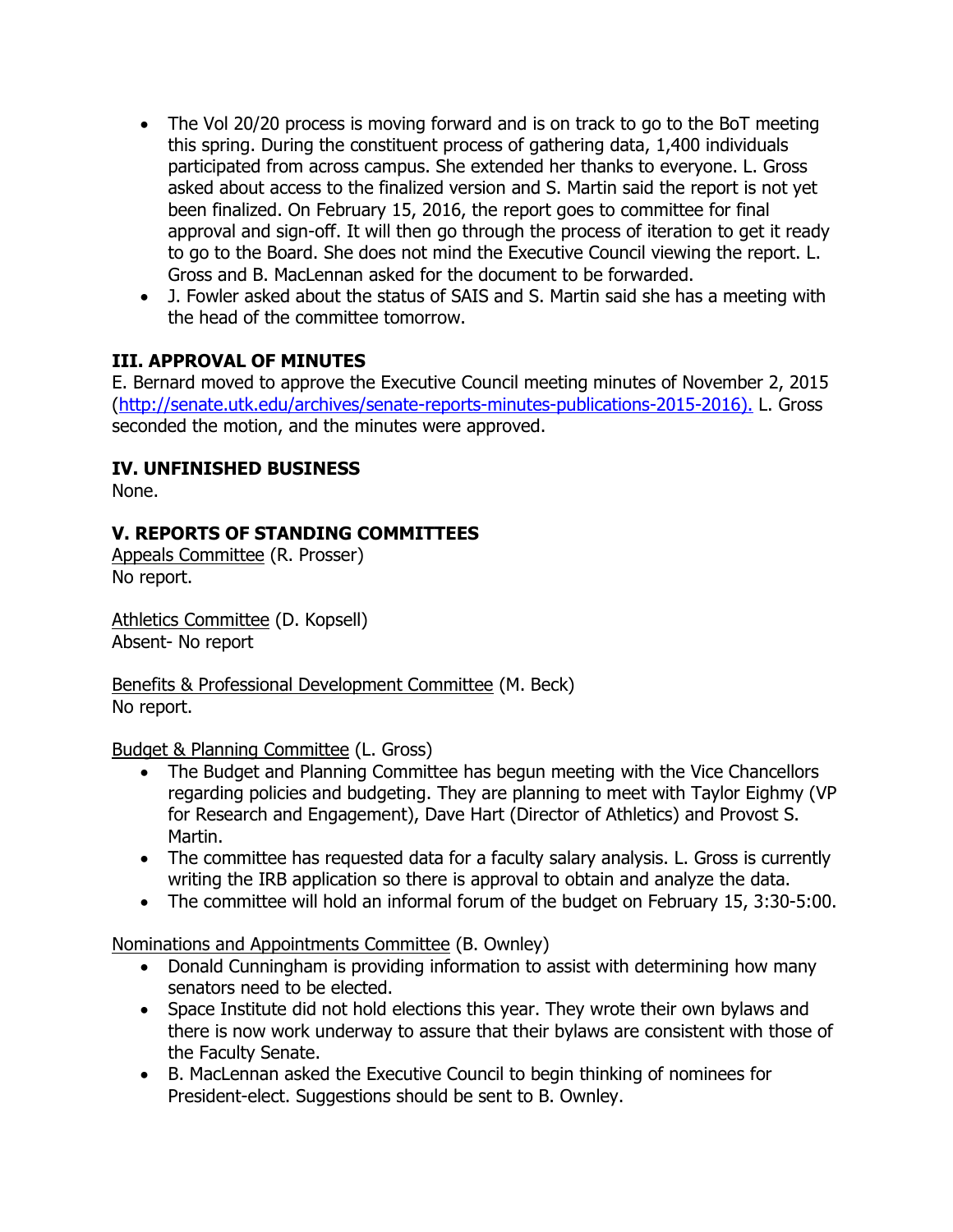Faculty Affairs Committee (J. Fowler)

 J. Fowler asked how SAIS evaluations will be used to evaluate faculty. B. Ownley reiterated that L. Gross had previously mentioned the evaluations were never to be used as a measure for tenure and promotion. Gross asked if anyone has gotten any results from the previous survey. Fowler said they had not received anything and thinks there is a need to ask for it. B. MacLennan concurred with other senators that the results need to be requested.

Graduate Council (S. Kania)

 Graduate Council is proposing to adjust grading and point structure. S. Kania noted that the Graduate Council minutes have been posted on the Council's webpage - [\(http://gradschool.utk.edu/GraduateCouncil/Minutes/GC\\_Council\\_Minutes\\_11-19-](http://gradschool.utk.edu/GraduateCouncil/Minutes/GC_Council_Minutes_11-19-15.pdf) [15.pdf\)](http://gradschool.utk.edu/GraduateCouncil/Minutes/GC_Council_Minutes_11-19-15.pdf)

Library & Information Technology Committee (K. Wong)

 The contract with Blackboard is nearing an end and a committee has been formed to look at Blackboard and other companies to provide online services for teaching. A decision will be made in February or March on which company will be selected. J. Fowler noted that there is some competition.

Non-Tenure Track (NTT) Faculty Committee (M. Collins) No report.

Research Council (R. Kalyanaraman) Absent – No report.

Teaching and Learning Council (J. Richards) Absent - No report.

Undergraduate Council (R. Bennett) No report.

University System Relations Committee (S. Blackwell) No report.

# **VI. NEW BUSINESS**

Proposed Executive Senate Ad Hoc Diversity Committee [\(click here\)](http://senate.utk.edu/wp-content/uploads/sites/16/2015/11/Proposal-for-Establishment-of-Ad-Hoc-Senate-Diversity-Committee.pdf) (J. Hall)

- A copy of the motion was passed out to the senators. J. Hall noted she welcomed friendly amendments to the proposal and noted that she thinks this committee may turn into a council later.
- The motion:

The UTK Faculty Senate shall establish an ad hoc committee to focus on diversity and inclusion issues affecting our faculty roles and the well-being of the University community, including students, faculty, staff, and visitors to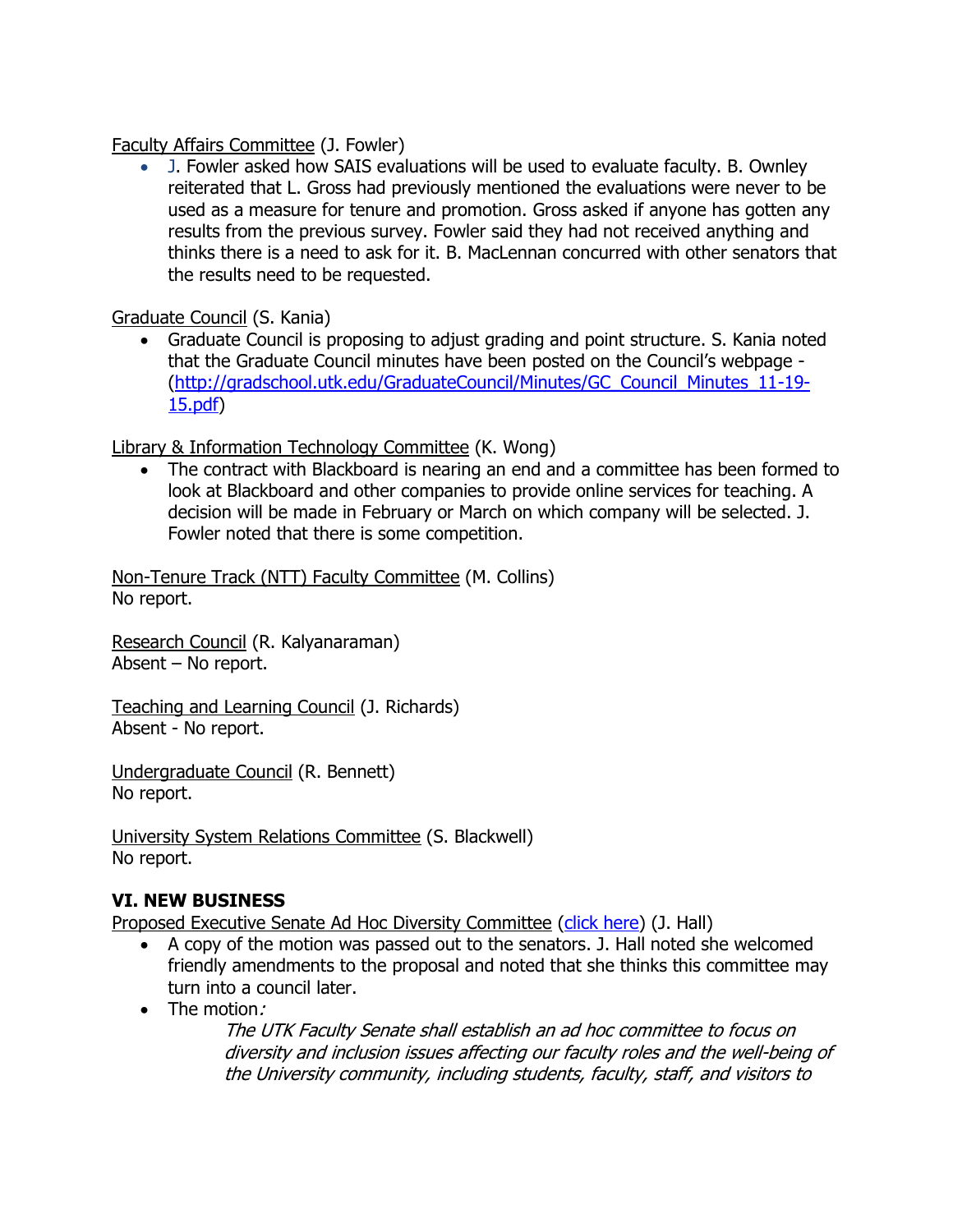campus. The following is a (suggested) list of potential members of this committee: Senate President-Elect or designee as chair 3 at-large Senators Chairs or their designees of Faculty Affairs, Budget and Planning, Teaching and Learning, and University Faculty Council

Ex officio representatives from: Office of Diversity and Inclusion **STRIDE** Commission For Black People Commission for Women Commission for LGBTQ People SGA

The establishment of this committee will concretely indicate the Faculty Senate's high value on diversity and inclusion as relevant to higher education, and to the prerogatives of a research-intensive university. It would underscore our support for autonomy of the university in specifically making efforts and using resources in the service of improving diversity and inclusiveness of UTK. It will provide a forum for discussing the role of diversity and inclusion in the curriculum. The charge of the ad hoc Diversity Committee is to proactively support diversity and inclusion at UTK, to plan responses to legislative or other developments related to diversity and inclusion, and to decide over the rest of this academic year whether there should be a standing committee, that is, a Senate Diversity and Inclusion Council. If so, the committee would develop bylaws language to codify it. (This motion is open to friendly amendment in the details provided.)

- C. White commended J. Hall on a great start for bringing commissions closer to the senate. She also noted that there is a lot of work for people who already have a lot of responsibility. J. Hall said that this would be the first step to establish the ad hoc committee. L. Gross asked if there is a need for a motion like this or if they should suggest a task force or ad hoc committee is a good idea, and asked B. MacLennan to establish it as quickly as possible.
- B. MacLennan proposed making a motion to establish this committee so he could then appoint per the bylaws. L. Gross made the motion and M. Collins seconded. All were in favor of the motion. None opposed.

Senate Response to "Guns on Campus" Bill (B. Ownley)

- In order to access current bills going through the legislature people can go to TN.Gov. Click the Government tab and then click on the Legislative Bill link. You will then be able to browse bills by subject.
- Two examples of the bills that have been introduced to the house include: 1) requiring each school board for public and private schools K-12 and higher education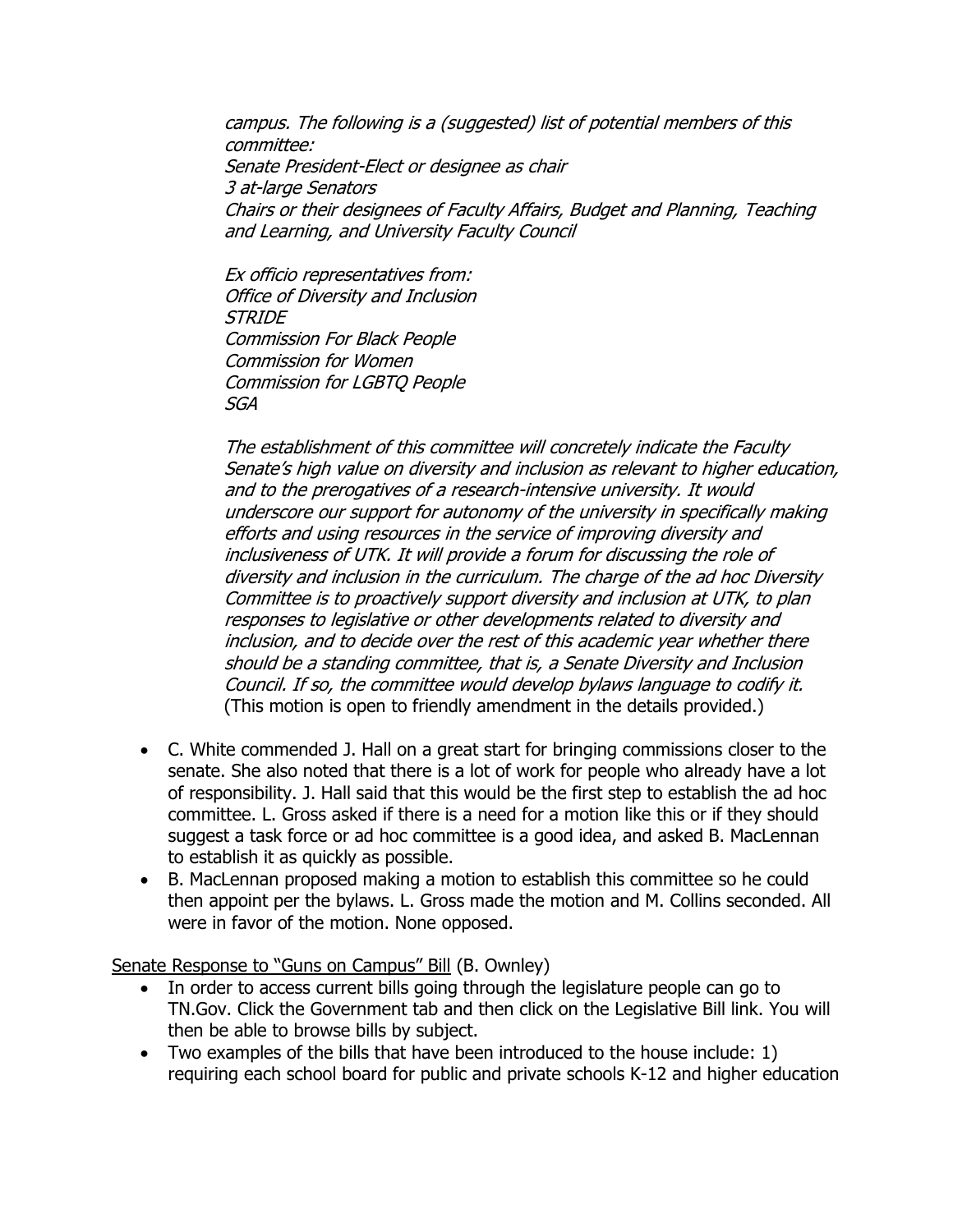institutions to explicitly say guns can or cannot be carried on campus/school grounds; 2) doing away with permits for carrying.

- B. Ownley stated she recently learned that a group named "Students for Concealed Carry" is already organized on UT's campus. The main organization can be accessed through [www.students.org.](http://www.students.org/) Their website provides common arguments that are used for concealment.
- Texas has already passed gun carry laws for public institutions. Some Texas faculty members have resigned and others have said they will not hold class if a side arm is brought to class.
- Carole Myers and Toby Boulet previously created a white paper that included the Faculty Senate views for the legislature and a senate resolution was passed approximately 5 years ago. Administration and the BoT also supported the resolution. C. Myers is currently updating the white paper and will forward the document when it's finished.
- M. Beck stated that one thing senators need to do is be loud. L. Gross suggested asking students about how they feel about others coming to class with guns. B. Ownley recommended partnering with the police chief and legislatures who are against it. C. Cimino commented that there has been more and more pressure each year for allowing guns on campus. S. Kania expressed concern about the safety of students and asked what the response time is. M. Beck asked about any studies on guns on campus. J. Hall asked if anyone is anxious to get a gun and carry on campus or if there is solidarity in favor of not bringing firearms to school. B. Ownley stated that there are faculty and staff who do want to have guns, but they are likely in the minority.
- A national organization to be aware of is [www.keepgunsoffcampus.org.](http://www.keepgunsoffcampus.org/)

Proposed Senate Bylaws Changes (B. Ownley)

- The proposed changes in the bylaws related to Graduate and Undergraduate Council meeting minutes means that the Faculty Senate will be approving the report that they present at the Senate meeting, rather than approving their minutes. She asked that all Committees and Councils review Senate bylaws that pertain to them to determine if revisions are needed.
- C. White stated that the Graduate Council's bylaws are not in alignment with the Faculty Senate's bylaws despite being a standing committee of the Faculty Senate. This demonstrates a disconnection between the Council and Faculty Senate. S. Kania emphasized the need to look carefully at changes. L. Gross concurred and moved to forward the report to the next senate meeting for review. C. White seconded.
- B. Ownley explained the main thing this does is focus on approval of Council reports. The Senate or Executive Council can stop something from being implemented. J. Hall stated that she is in favor of L. Gross' motion to move this forward to the Senate for approval. B. Ownley stated that the chairs of the Councils should attend the meeting to answer questions.
- B. MacLennan said to send the entire electronic version to the Faculty Senate and this would therefore be the first reading.
- The vote was called; 17 voted in favor to bring the report to the Senate. One person opposed.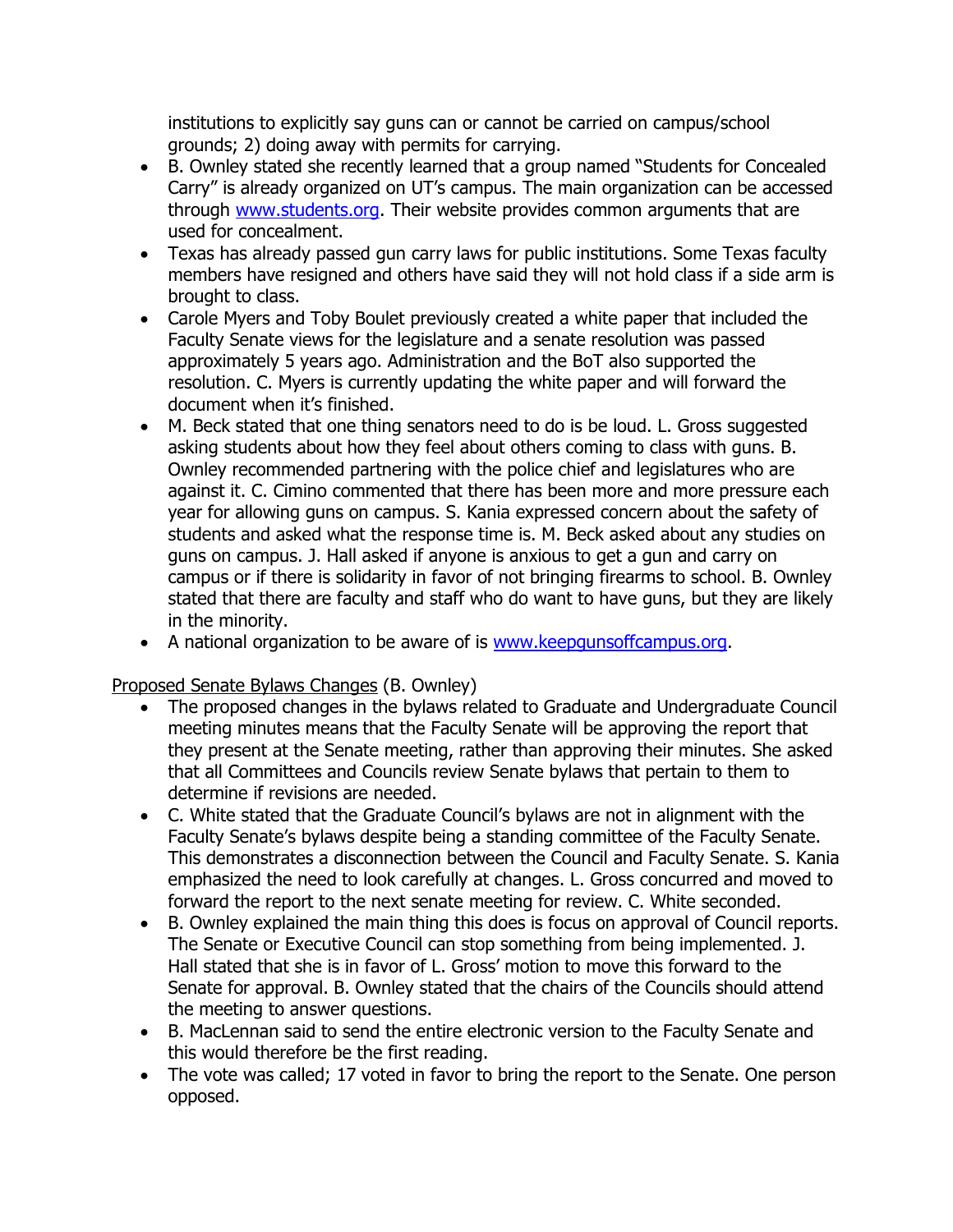Proposed Amendments to Senate Bylaws (B. Ownley)

• An amendment on electronic voting was tabled.

#### Proposed Senate Calendar (B. Ownley)

 The proposed Senate meeting calendar was distributed for everybody's review. B. Ownley stated the Executive Council meeting on October 3, 2016, might need to be changed because the date conflicts with Rosh Ha'Shana. She noted that the meeting would need to be scheduled for Wednesday October 5, 2016, to keep the 2-week format. B. MacLennan stated that the calendar would need to be brought to the full senate for approval. L. Gross made a motion to accept the proposed calendar with the change to October 5, and S. Blackwell seconded. All voted yes. None opposed.

## **Proposed Senate Meeting Calendar AY 2016-2017**

**•** Senate Retreat Friday, August 26, 2016

## **Senate**

September 19, 2016 October 17, 2016 November 21, 2016 January 9, 2017 (reserved if needed per Senate Bylaws) February 6, 2017 March 6, 2017 April 3, 2017 May 1, 2017

## **Executive Committee**

September 6, 2016 October 5, 2016 November 7, 2016 January 23, 2017 February 20, 2017 March 20, 2017 April 17, 2017

Office on Violence Against Women FY 2015 Grant (J. Hall)

 J. Hall requested a volunteer for a committee that has been formed as part of a grant to help reduce violence against women across campus. The effort fits within the Title 9 aspect of campus. There is a signed Memorandum of Agreement in place. P. Thompson agreed to serve on the committee.

#### Faculty Senate Diversity (K. McKanders)

 A question was raised about how we can increase the diversity of the Senate with the upcoming elections. C. White suggested going to caucus leaders to get them on